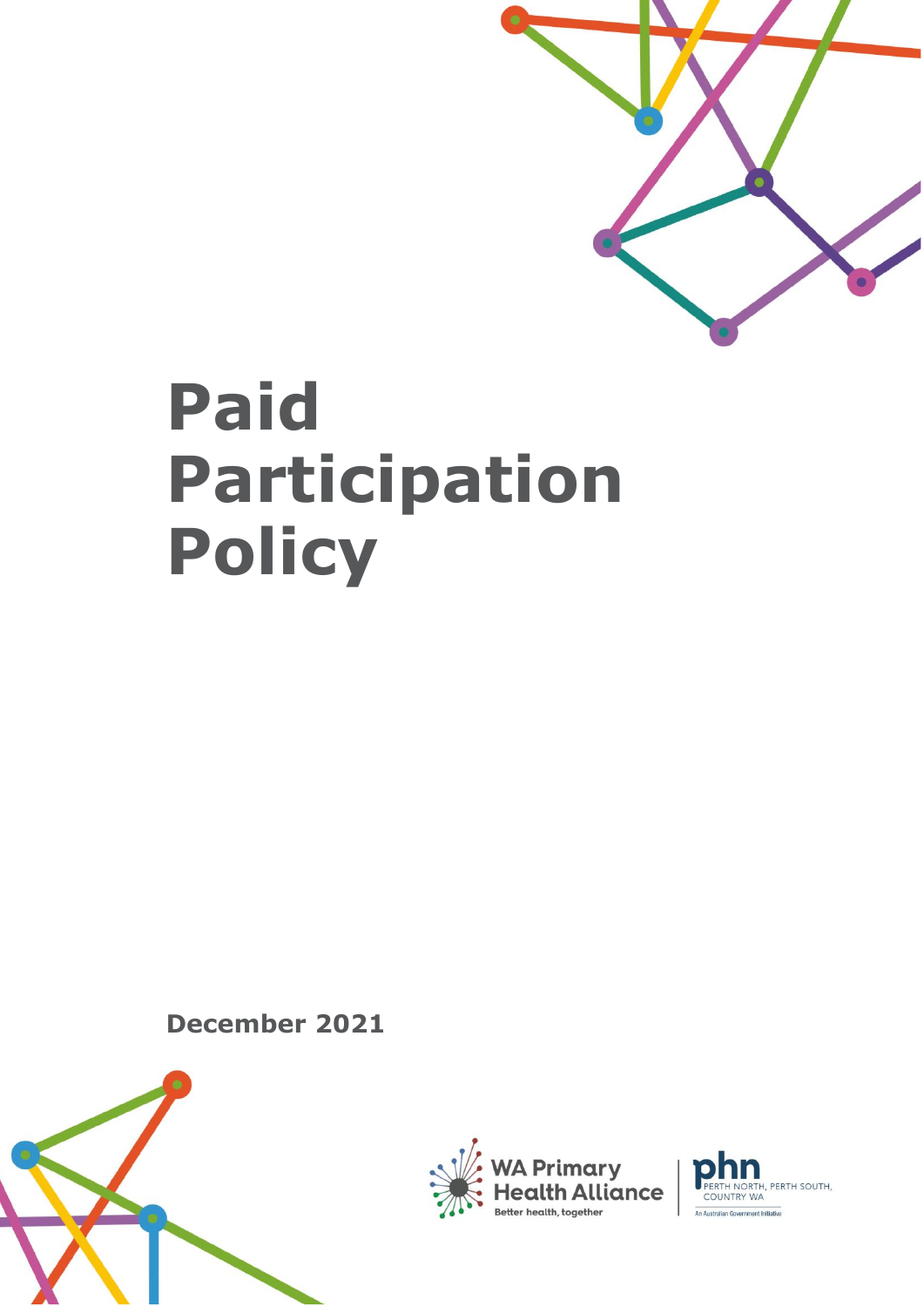# **Contents**

| 1.  |  |
|-----|--|
| 2.  |  |
| 3.  |  |
| 4.  |  |
| 5.  |  |
| 6.  |  |
| 7.  |  |
| 8.  |  |
| 9.  |  |
| 10. |  |
| 11. |  |
| 12. |  |
| 13. |  |
| 14. |  |
| 15. |  |
| 16. |  |
| 17. |  |
| 18. |  |
| 19. |  |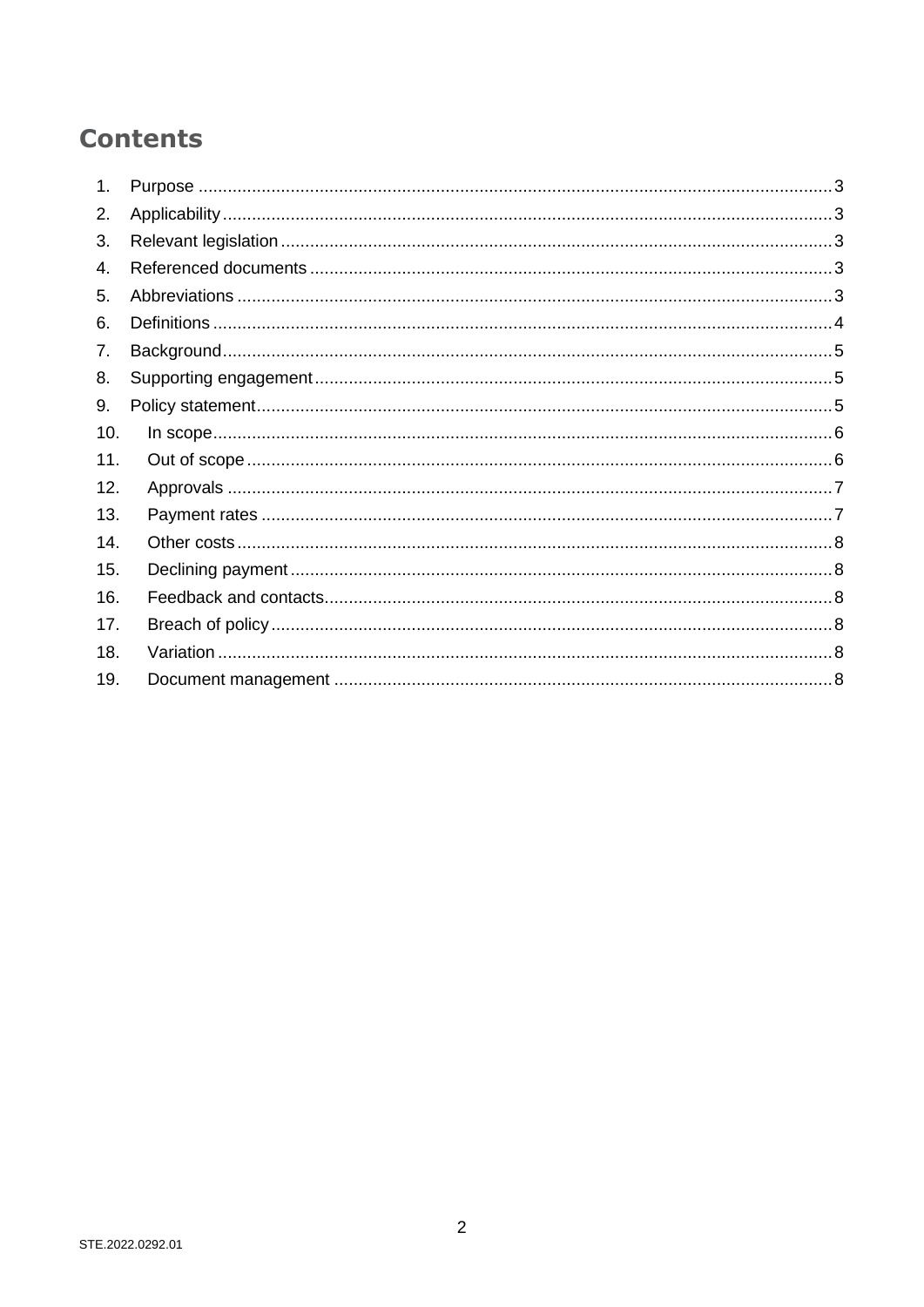#### <span id="page-2-0"></span>**1.Purpose**

The Paid Participation Policy affirms WA Primary Health Alliance's (WAPHA) commitment to working with individual community members, consumers, carers, family members, and individual health professionals (including general practitioners, specialists and allied health professionals), and outlines the circumstances payments can be offered for participation in WAPHA led engagement activities.

The Policy also supports WAPHA employees to plan and budget appropriately for the involvement of participants, including those who relinquish session payments to participate, and to ensure timely payment is made.

## <span id="page-2-1"></span>**2.Applicability**

This policy applies to all stakeholders invited to contribute to the work of WAPHA.

All WAPHA employees are expected to adhere to the requirements of this policy.

## <span id="page-2-2"></span>**3.Relevant legislation**

Nil applicable

#### <span id="page-2-3"></span>**4.Referenced documents**

[Stakeholder Engagement Framework](https://waphanfp.sharepoint.com/sites/wallace/SE/SE/SitePages/Stakeholder-Engagement-Framework.aspx?from=SendByEmail&e=_3UWgyGZ8km6uU5wpHTWFQ&at=9)

[Health Consumers' Council Consumer Representation Policy](https://www.hconc.org.au/wp-content/uploads/2020/07/SAA_05_CCE_Engagement-Policy.pdf)

[Mental Health Commission Consumer, Family, Carer and Community Paid Participation Policy](https://www.mhc.wa.gov.au/media/3614/paid-participation-policy-consultation-completed-amended-policy.pdf)

#### <span id="page-2-4"></span>**5.Abbreviations**

| AIB          | <b>Activity Initiation Brief</b> |
|--------------|----------------------------------|
| <b>PHN</b>   | <b>Primary Health Network</b>    |
| <b>PIB</b>   | <b>Project Initiation Brief</b>  |
| <b>WAPHA</b> | WA Primary Health Alliance       |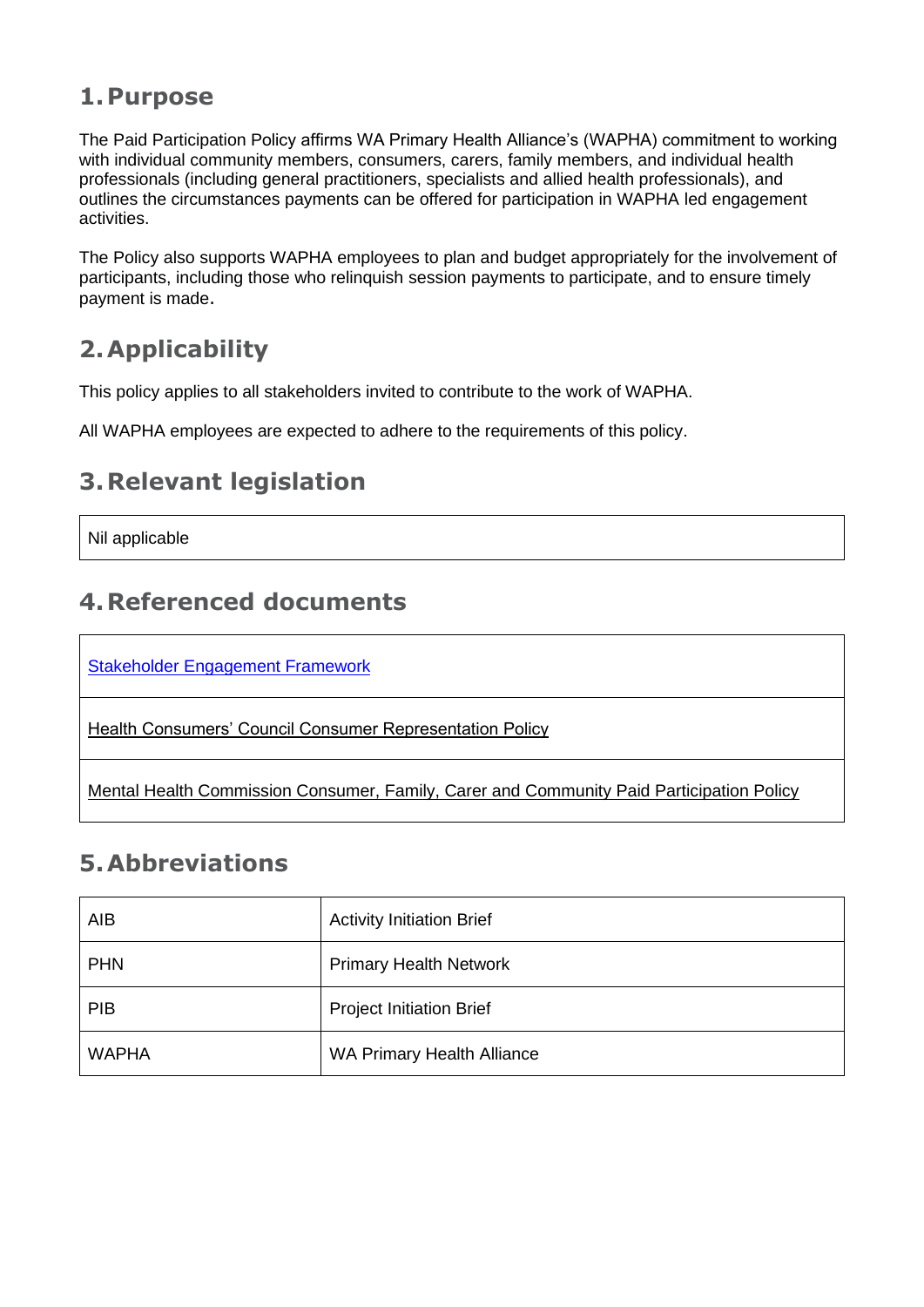# <span id="page-3-0"></span>**6.Definitions**

| Attendee (payment tier)          | Refers to individual who attend open invitation or public events and<br>activities hosted by WAPHA.                                                                                                                                                                                                                                                                                                                                                                                                                                                                                  |  |  |
|----------------------------------|--------------------------------------------------------------------------------------------------------------------------------------------------------------------------------------------------------------------------------------------------------------------------------------------------------------------------------------------------------------------------------------------------------------------------------------------------------------------------------------------------------------------------------------------------------------------------------------|--|--|
| Advisor<br>(payment tier)        | Refers to an individual specifically invited to bring an informed and<br>objective community, consumer, family or carer perspective to discussion<br>and decision-making as relevant to the topic at hand. They present the<br>views and concerns of others at a systemic and strategic level. An Advisor<br>is required to bring an in-depth level of knowledge and skills that extends<br>beyond a lived experience. Skills may include, but are not limited to,<br>facilitation, presentation, report writing researching, project management,<br>objective decision-making, etc. |  |  |
| Allied health professional       | There is no universally agreed definition of allied health, however it usually<br>captures physiotherapy, occupational therapy, social work, exercise<br>physiology, optometry and more.                                                                                                                                                                                                                                                                                                                                                                                             |  |  |
|                                  | For the purposes of this policy it is inclusive of nursing professionals,<br>however they are usually excluded in other contexts.                                                                                                                                                                                                                                                                                                                                                                                                                                                    |  |  |
| Carers                           | Refers to (unpaid) family, friends, and others, who have experience of<br>providing ongoing care and support (currently or formerly) to someone<br>living with a health condition and / or with experience of using health<br>services in WA.                                                                                                                                                                                                                                                                                                                                        |  |  |
| <b>Community members</b>         | Refers to people who live and / or work within a geographically or<br>culturally defined community and have experience of life in that<br>community.                                                                                                                                                                                                                                                                                                                                                                                                                                 |  |  |
| Consultant<br>(payment tier)     | Refers to an individual who is engaged to undertake projects that require<br>a specific output and draw on expertise and / or objectivity from an<br>external source. They must have their own ABN and payment is made to<br>them by invoice, rather than through the Health Consumers' Council.                                                                                                                                                                                                                                                                                     |  |  |
| Consumers                        | Refers to people with a lived experience of a health condition and / or who<br>have experience of receiving service from the WA health system. Inclusive<br>of (but not limited to) care from general practice, not-for-profit services,<br>private providers, pharmacies, in-patients, and out-patient hospital care                                                                                                                                                                                                                                                                |  |  |
| <b>Engagement Activity</b>       | Refers to the specific instance or event through which stakeholders have<br>been engaged – e.g., a particular workshop; a specific survey, a phone<br>call                                                                                                                                                                                                                                                                                                                                                                                                                           |  |  |
| Family members                   | Refers to people who may or may not be related to a consumer but who<br>identify as taking a significant part in a health consumer's life.                                                                                                                                                                                                                                                                                                                                                                                                                                           |  |  |
| GP                               | Refers to a general practitioner who practices as an individual and<br>receives income as a result of providing session times                                                                                                                                                                                                                                                                                                                                                                                                                                                        |  |  |
| HealthPathways working groups    | Refers to a structured and facilitated session at which invited specialists,<br>GPs and allied health professionals provide feedback and input to the<br>pathway development of an identified clinical stream                                                                                                                                                                                                                                                                                                                                                                        |  |  |
| Participant<br>(payment tier)    | Refers to the named stakeholder specifically invited by WAPHA to bring<br>their own knowledge or experience, or to represent the interests of others<br>on their behalf, to discussions and decision-making activities hosted by<br><b>WAPHA</b>                                                                                                                                                                                                                                                                                                                                     |  |  |
| Professional in private practice | Refers to any other professional who runs a private practice and receives<br>income as a result of providing session times                                                                                                                                                                                                                                                                                                                                                                                                                                                           |  |  |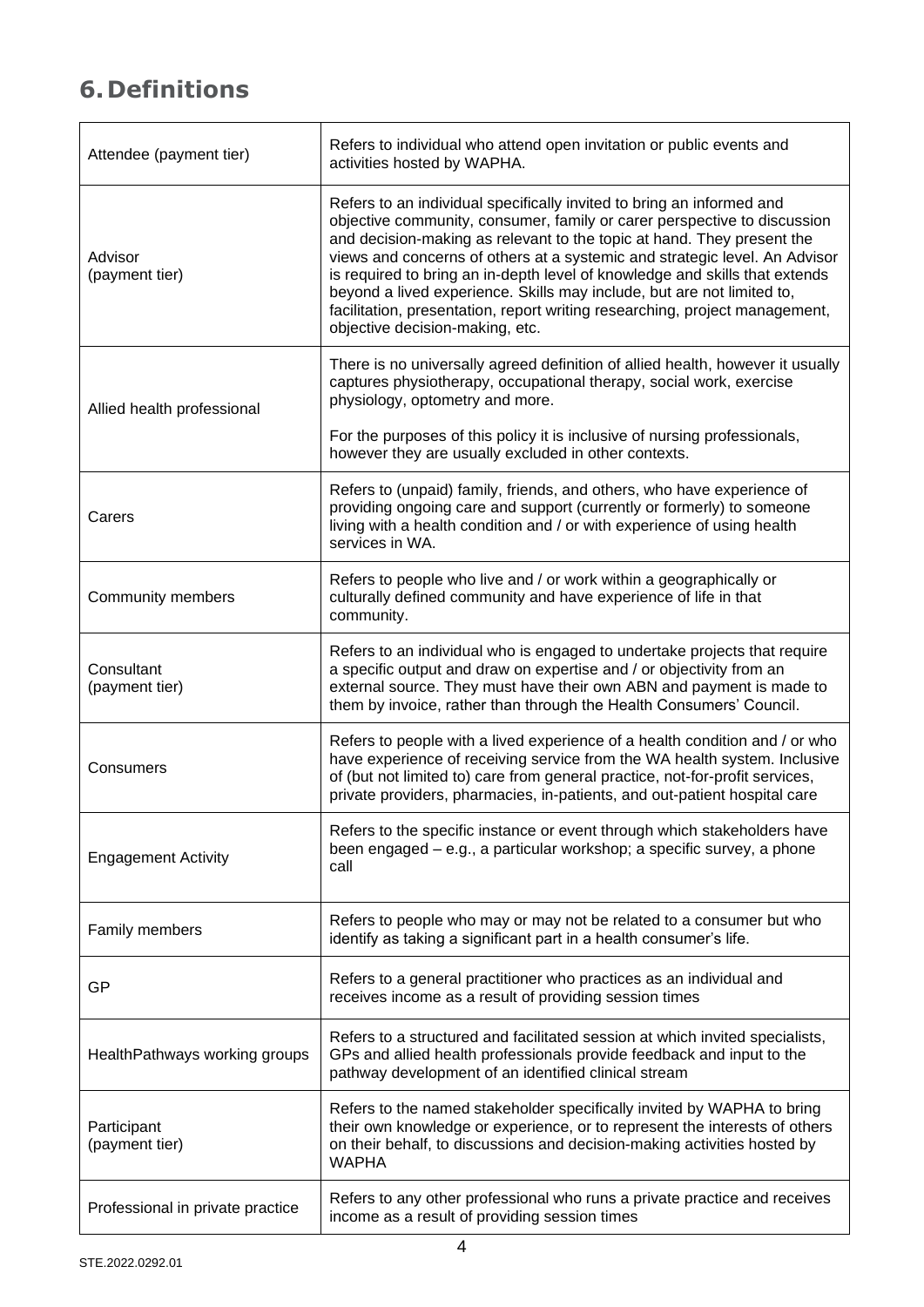|            | Refers to a health care professional who specialises in a particular area |
|------------|---------------------------------------------------------------------------|
| Specialist | and is certified by a specialty board and receives income as a result of  |
|            | providing session times                                                   |

## <span id="page-4-0"></span>**7.Background**

WAPHA engages with a wide range of stakeholders through our day-to-day work. Many stakeholders engage through their paid role within an organisation, others through their unpaid position as a community member, consumer, family member or carer, and others relinquish fee for service or session payments to participate in WAPHA activities.

In Western Australia, there are varying rates and methods of paying stakeholders for their active participation in health planning and quality improvement.

WAPHA has five overarching principles that guide our approach to engagement:

**Respectful** Authentic **Pragmatic** Purposeful **Transparent** 

To deliver on these principles we have adopted an approach that aligns with other organisation in the WA health sector, particularly those organisations with which WAPHA co-commissions and considers as partners. This policy has been guided by the Mental Health Commission, WA Association for Mental Health, Health Consumers' Council, Government of Western Australia Department of Health, and other organisations that make payments to health professionals, including WA GP Education and Training (WAGPET).

WAPHA particularly acknowledges the work of the Mental Health Commission and the 'In Community' project in developing the tiered approach and payment levels for community, consumers, family and carers.

This policy will continue to be reviewed annually to ensure it continues to align with comparable policies.

#### <span id="page-4-1"></span>**8. Supporting engagement**

WAPHA uses a diverse range of engagement methods and supports to enable participation in engagement activities. Offering to host video conferences, teleconferences, and online activities is a way of facilitating the involvement of stakeholders who are unable to physically attend. This is as relevant in Metro areas as it is in Country. Online participation is remunerated at the same rates as attendance in person.

The use of interpreters during engagement activities is supported. Associated costs must be planned and approved in advance by WAPHA.

WAPHA understands individuals have responsibilities and commitments that may limit their participation in engagement activities. Reimbursement for childcare and carer respite costs that directly relate to an individual's participation in a WAPHA led engagement activity will be considered on a case by case basis.

All additional supports must be planned and approved in advance.

#### <span id="page-4-2"></span>**9.Policy statement**

WAPHA greatly values the specific knowledge, understanding and experience people with lived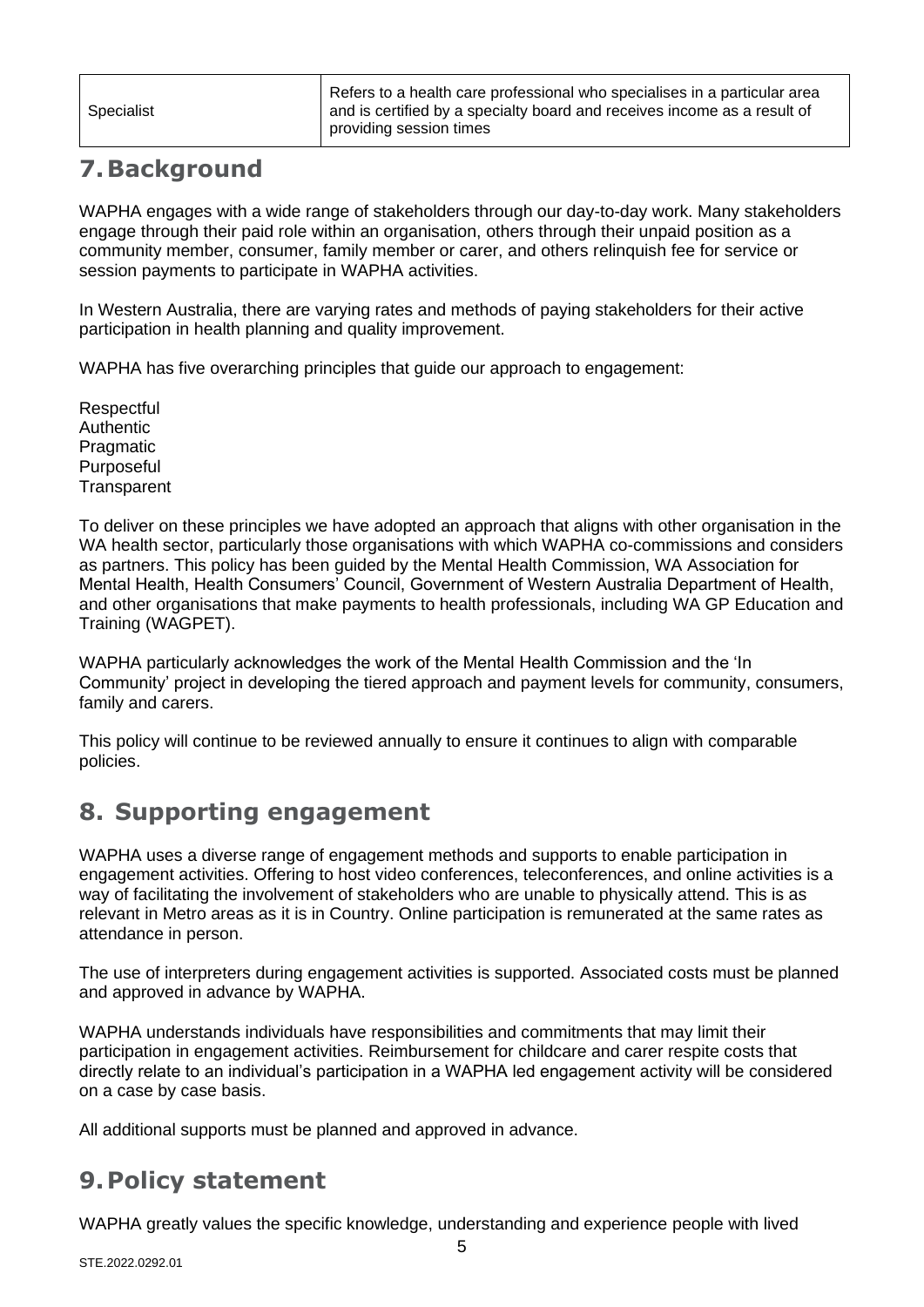experience as community members, consumers, family, carers, general practitioners (GPs), specialist and allied health professionals contribute to the commissioning of primary care in WA. In recognition of this contribution, WAPHA offers payments to individuals when they are personally invited to contribute to engagement activities and to health professionals who choose to relinquish session fees to participate.

## <span id="page-5-0"></span>**10. In scope**

Payment of community members, consumers, family members and carers will be made when:

- individuals are invited personally by WAPHA to contribute to the work of WAPHA (this includes when individuals are selected from an initial open expression of interest process),
- individuals are invited to participate in an engagement activity, where payment is offered as an incentive to support their engagement,
- individuals engaged in stakeholder reference groups, and
- organisations are invited to send an individual to represent their organisation, and that individual is not funded by that organisation to attend (e.g. a volunteer or Board member)

Payment to GPs, specialists, nursing and allied health professionals will be made when

- individuals are personally invited by WAPHA to contribute to the work of WAPHA, and
- when they choose to relinquish session fees to participate in the WAPHA activity.

Payment may be extended, on a case-by-case basis and at the discretion of the General Manager, to other health professionals in private practice who choose to relinquish session fees. Specific activities that fall within the scope of this policy include (but are not limited to):

- HealthPathways Working Groups
- Participation in Evaluation Panels

## <span id="page-5-1"></span>**11. Out of scope**

Out of the scope of this policy are:

- individuals who are invited to participate in their paid role as a Consumer or Family/Carer/Lived Experience Peer Worker,
- individuals who are invited to participate as a representative of an organisation or group, and the individual is funded by that organisation (e.g. a Health Service Provider employee, Hospital Liaison GP),
- individuals who engage with WAPHA in response to an open, public invitation for which there is no further selection or invitation,
- any individual invited to attend breakfast, lunch, or dinner events where attendance is optional,
- individuals who attend training programs delivered by WAPHA (unless otherwise agreed),
- engagement activities that include overnight accommodation and or intra or interstate travel (a sitting fee or honorarium will usually apply in these circumstances),
- employees of WAPHA,
- engagement with GPs through the WA GP Advisory Panel,
- members of the WAPHA Councils, unless for duties agreed in advance to be beyond the scope of their Council role, and
- Aboriginal Elders and/or Aboriginal Performers who are engaged by WAPHA to conduct a Welcome to Country, Smoking Ceremony or music/dance performance (as per WAPHA's Welcome to Country and Acknowledgement of Country Policy).

Individuals and organisations that are personally invited to participate are not paid for travel time, travel costs, preparation, or reading time, unless agreed to in advance by WAPHA.

Any uncertainty as to whether this policy applies should be clarified with the Stakeholder Engagement Team before the engagement activity takes places.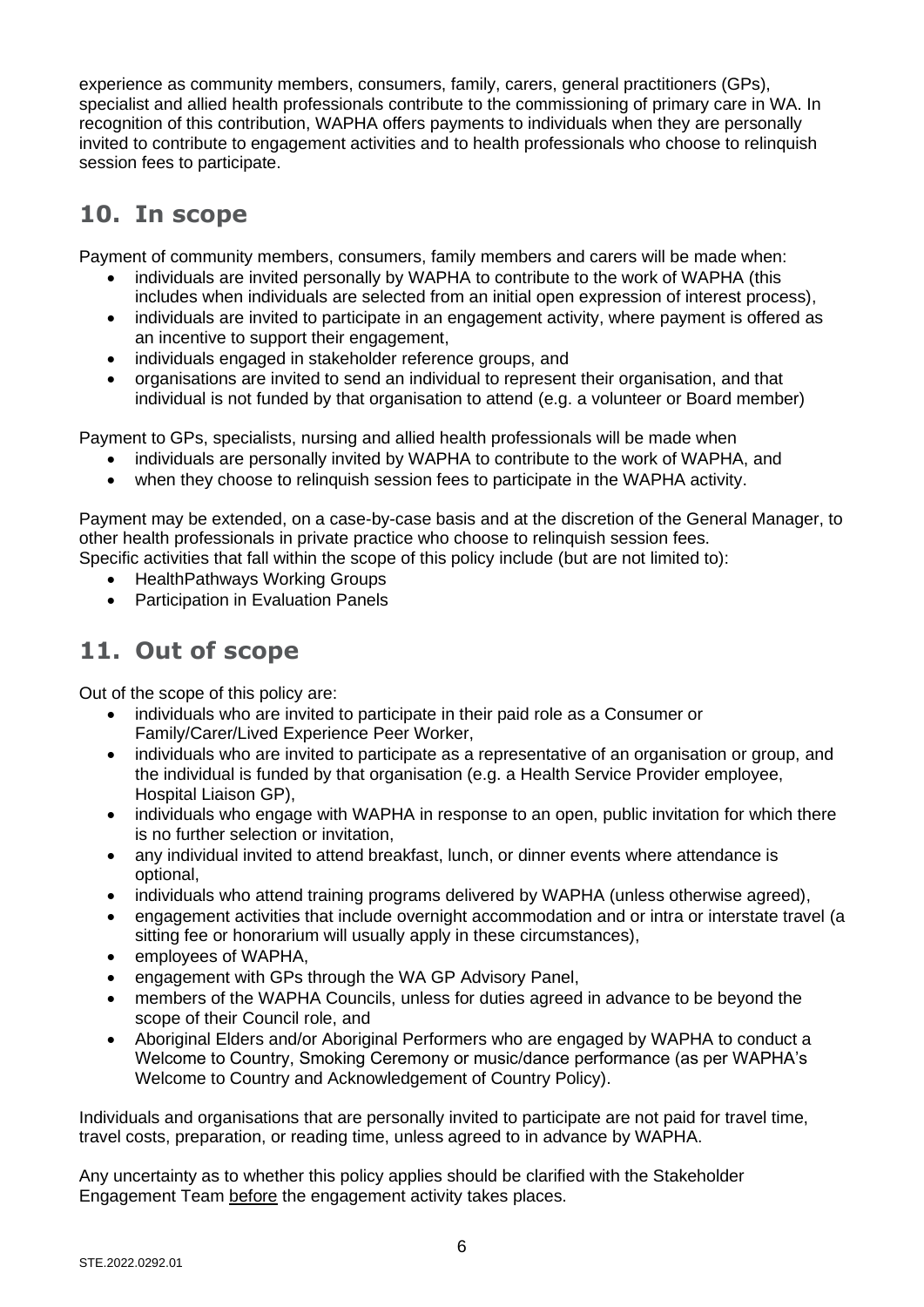## <span id="page-6-0"></span>**12. Approvals**

All stakeholder engagement should be planned well in advance and anticipated expenditure on external facilitation, paid participation and engagement supports must be budgeted for in the overall project budget.

WAPHA teams should consult with the stakeholder engagement team and use the relevant Stakeholder Engagement Framework tools when planning for activities that may attract a paid participation payment.

The Stakeholder Engagement Manager and relevant Executive Sponsor must approve all stakeholder engagement budgets as part of the planning stage in all projects.

#### <span id="page-6-1"></span>**13. Payment rates**

WAPHA uses a tiered payment approach, in line with that offered by the Mental Health Commission. A tiered payment approach acknowledges the variety of the knowledge, skills, and experience required for genuine and meaningful participation within these levels.

The below table provides an overview of each payment tier and the paperwork required to process the payment:

| <b>Paid Participation Payment Tiers</b>                                                                                               |                                                                       |                                                                     |                                                                                                                                          |                                      |                                      |                                                                                                            |
|---------------------------------------------------------------------------------------------------------------------------------------|-----------------------------------------------------------------------|---------------------------------------------------------------------|------------------------------------------------------------------------------------------------------------------------------------------|--------------------------------------|--------------------------------------|------------------------------------------------------------------------------------------------------------|
| Tier                                                                                                                                  | Attendee                                                              | Participant                                                         | Advisor                                                                                                                                  | <b>Allied Health</b><br>Professional | GP or<br><b>Specialist</b>           | Consultant                                                                                                 |
| Examples of<br><b>WAPHA</b><br>engagement<br>activities                                                                               | No payment                                                            | \$37.50 per<br>hour*                                                | \$75 per<br>hour*                                                                                                                        | \$90 per<br>hour*                    | \$120 per<br>hour*                   | Determined by<br>written quote<br>in advance<br>from<br>consultant                                         |
| Public /<br>community<br>forums,<br>consultations.<br>workshops,<br>focus groups,<br>advisory<br>committees,<br>procurement<br>panels | General<br>attendance<br>at an open or<br>public event<br>or activity | Invited by<br>name to<br>participate                                | Invited by<br>name to<br>collaborate<br>on the<br>design or<br>delivery of an<br>activity<br>and/or to<br>provide<br>specific<br>insight | Invited by<br>name to<br>participate | Invited by<br>name to<br>participate | Engaged as a<br>co-facilitator<br>and $/$ or<br>consulted as<br>an individual<br>for specific<br>expertise |
| Payment<br>Requirements                                                                                                               | <b>Not</b><br>Applicable                                              | Community,<br>Consumers,<br>Carers and<br>Family<br>Payment<br>Form | Community,<br>Consumers,<br>Carers and<br>Family<br>Payment<br>Form                                                                      | Invoice                              | Invoice                              | Invoice                                                                                                    |

\*Payment is offered to the nearest hour.

Payment is offered for a minimum of two hours and to a maximum of 8 hours, in any one day.

All occasions of paid participation that attract an individual payment of \$450 and will be paid on invoice must contact [accounts@wapha.org.au](mailto:accounts@wapha.org.au) for specific advice regarding the obligation to pay superannuation.